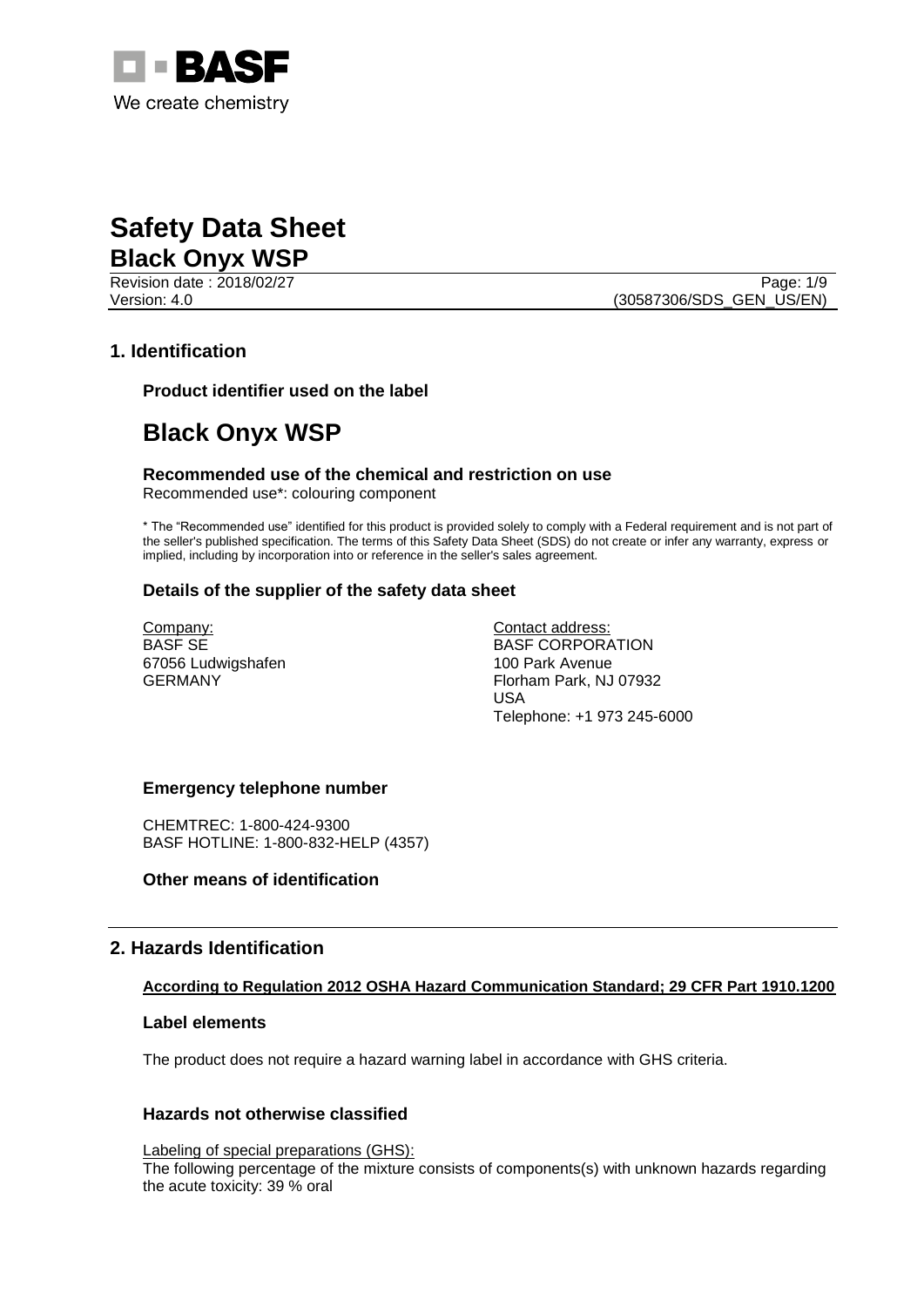# **3. Composition / Information on Ingredients**

### **According to Regulation 2012 OSHA Hazard Communication Standard; 29 CFR Part 1910.1200**

**CAS Number Weight % Chemical name** 1343-88-0 0.5 - 3.0% Silicic acid, magnesium salt

# **4. First-Aid Measures**

### **Description of first aid measures**

### **General advice:**

Remove contaminated clothing.

### **If inhaled:**

Keep patient calm, remove to fresh air, seek medical attention.

### **If on skin:**

Wash thoroughly with soap and water.

### **If in eyes:**

Wash affected eyes for at least 15 minutes under running water with eyelids held open, consult an eye specialist.

### **If swallowed:**

Immediately rinse mouth and then drink 200-300 ml of water, seek medical attention.

### **Most important symptoms and effects, both acute and delayed**

Symptoms: No significant reaction of the human body to the product known.

### **Indication of any immediate medical attention and special treatment needed**

Note to physician<br>Treatment:

Treat according to symptoms (decontamination, vital functions), no known specific antidote.

# **5. Fire-Fighting Measures**

### **Extinguishing media**

Suitable extinguishing media: water spray, dry powder, foam

Unsuitable extinguishing media for safety reasons: carbon dioxide

### **Special hazards arising from the substance or mixture**

Hazards during fire-fighting: carbon monoxide, carbon dioxide, nitrogen oxides The substances/groups of substances mentioned can be released in case of fire.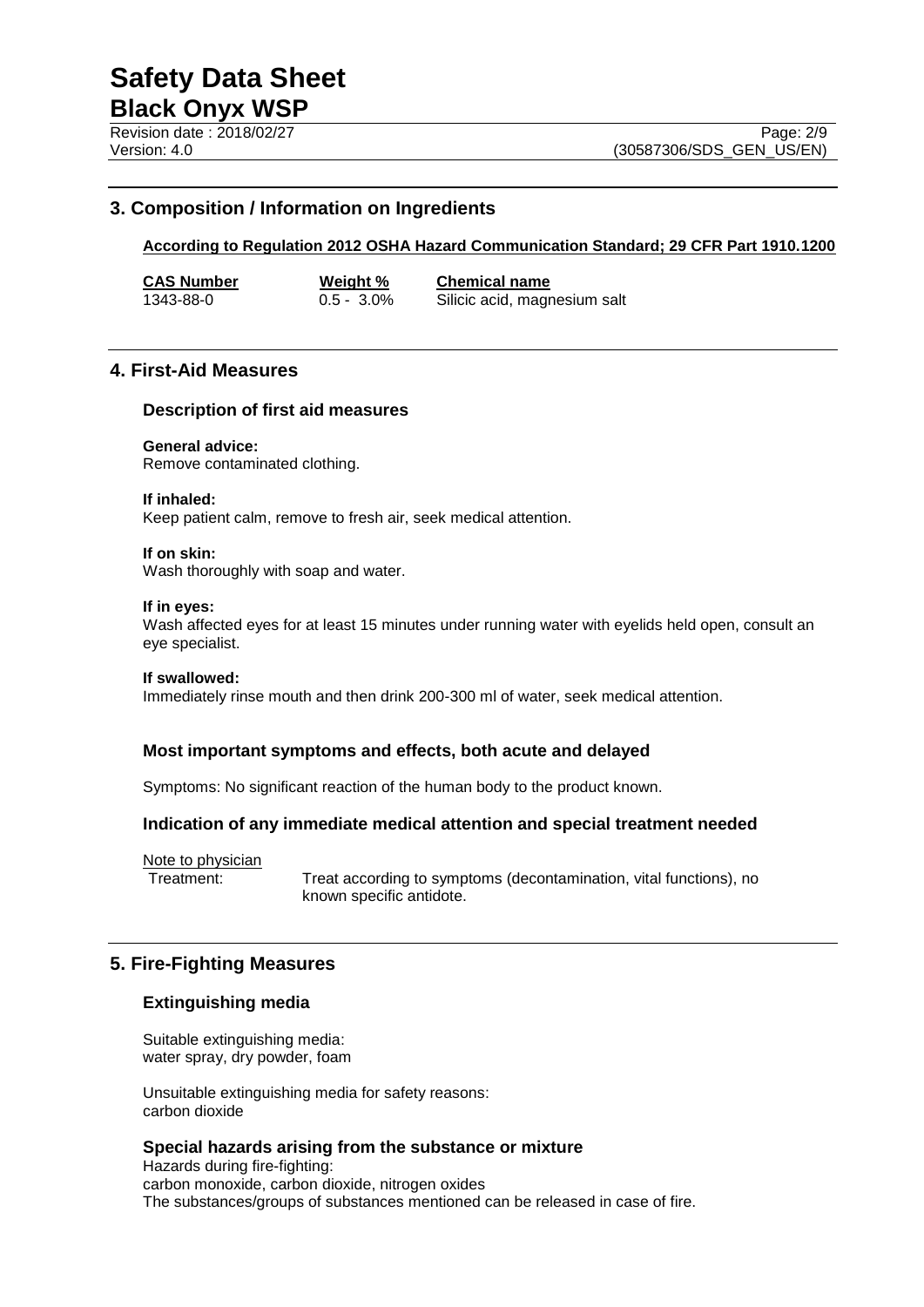Revision date : 2018/02/27 Page: 3/9

# **Advice for fire-fighters**

Protective equipment for fire-fighting: Wear self-contained breathing apparatus and chemical-protective clothing.

### **Further information:**

Collect contaminated extinguishing water separately, do not allow to reach sewage or effluent systems. Dispose of fire debris and contaminated extinguishing water in accordance with official regulations. In case of fire and/or explosion do not breathe fumes. Keep containers cool by spraying with water if exposed to fire.

# **6. Accidental release measures**

### Further accidental release measures:

Avoid dispersal of dust in the air (i.e., clearing dust surfaces with compressed air). Avoid the formation and build-up of dust - danger of dust explosion. Dust in sufficient concentration can result in an explosive mixture in air. Handle to minimize dusting and eliminate open flame and other sources of ignition.

### **Personal precautions, protective equipment and emergency procedures**

Avoid dust formation. Use personal protective clothing. Avoid contact with the skin, eyes and clothing.

### **Environmental precautions**

Do not discharge into the subsoil/soil. Do not discharge into drains/surface waters/groundwater.

### **Methods and material for containment and cleaning up**

For small amounts: Contain with dust binding material and dispose of. For large amounts: Sweep/shovel up.

Avoid raising dust. Dispose of absorbed material in accordance with regulations. Collect waste in suitable containers, which can be labeled and sealed. Clean contaminated floors and objects thoroughly with water and detergents, observing environmental regulations.

# **7. Handling and Storage**

# **Precautions for safe handling**

No special measures necessary if stored and handled correctly. Ensure thorough ventilation of stores and work areas. When using do not eat, drink or smoke. Hands and/or face should be washed before breaks and at the end of the shift.

# **Conditions for safe storage, including any incompatibilities**

Segregate from foods and animal feeds.

Further information on storage conditions: Keep only in the original container in a cool, dry, wellventilated place away from ignition sources, heat or flame. Protect containers from physical damage. Protect against contamination.

Storage stability: Storage temperature: 5 °C Avoid freezing.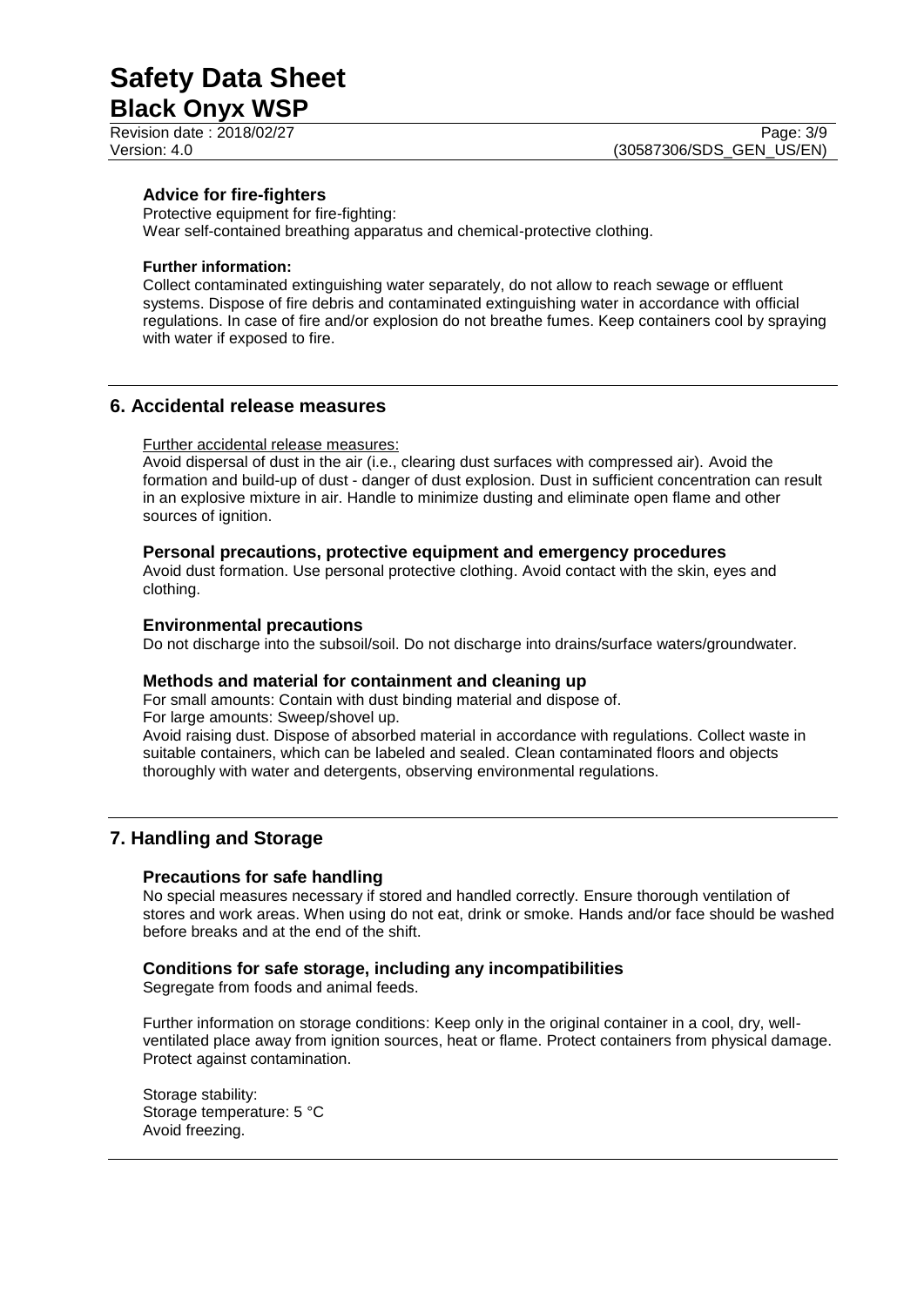Revision date : 2018/02/27 Page: 4/9

# **8. Exposure Controls/Personal Protection**

No occupational exposure limits known.

### **Advice on system design:**

Whenever possible, engineering controls should be used to minimize the need for personal protective equipment. It is recommended that all dust control equipment such as local exhaust ventilation and material transport systems involved in handling of this product contain explosion relief vents or an explosion suppression system or an oxygen deficient environment. Ensure that dusthandling systems (such as exhaust ducts, dust collectors, vessels, and processing equipment) are designed in a manner to prevent the escape of dust into the work area (i.e., there is no leakage from the equipment). Use only appropriately classified electrical equipment and powered industrial trucks.

### **Personal protective equipment**

### **Respiratory protection:**

Respiratory protection may not be required under normal operating conditions if adequate ventilation is provided. Wear a NIOSH approved (or equivalent) particulate respirator if ventilation is inadequate to control dust.

### **Hand protection:**

Chemical resistant protective gloves, Protective glove selection must be based on the user's assessment of the workplace hazards.

### **Eye protection:**

Safety glasses with side-shields.

### **Body protection:**

Body protection must be chosen depending on activity and possible exposure, e.g. head protection, apron, protective boots, chemical-protection suit.

### **General safety and hygiene measures:**

Wear long sleeved work shirt and long work pants in addition to other stated personal protective equipment. Work place should be equipped with a shower and an eye wash. Handle in accordance with good industrial hygiene and safety practice. Store work clothing separately. Keep away from food, drink and animal feeding stuffs.

# **9. Physical and Chemical Properties**

| Form:                  | solid, powder                           |
|------------------------|-----------------------------------------|
| Odour:                 | odourless                               |
| Odour threshold:       | not applicable, odour not perceivable   |
| Colour:                | black                                   |
| pH value:              | approx. $5 - 7$                         |
|                        | $(1\%$ (m), 20 °C)                      |
| Melting temperature:   | The product has not been tested.        |
| boiling temperature:   | The product has not been tested.        |
| Flash point:           | not applicable, the product is a solid  |
| Flammability:          | Based on the structure or composition   |
|                        | there is no indication of flammability  |
| Lower explosion limit: | As a result of our experience with this |
|                        | product and our knowledge of its        |
|                        | composition we do not expect any        |
|                        | hazard as long as the product is used   |
|                        | appropriately and in accordance with    |
|                        | the intended use.                       |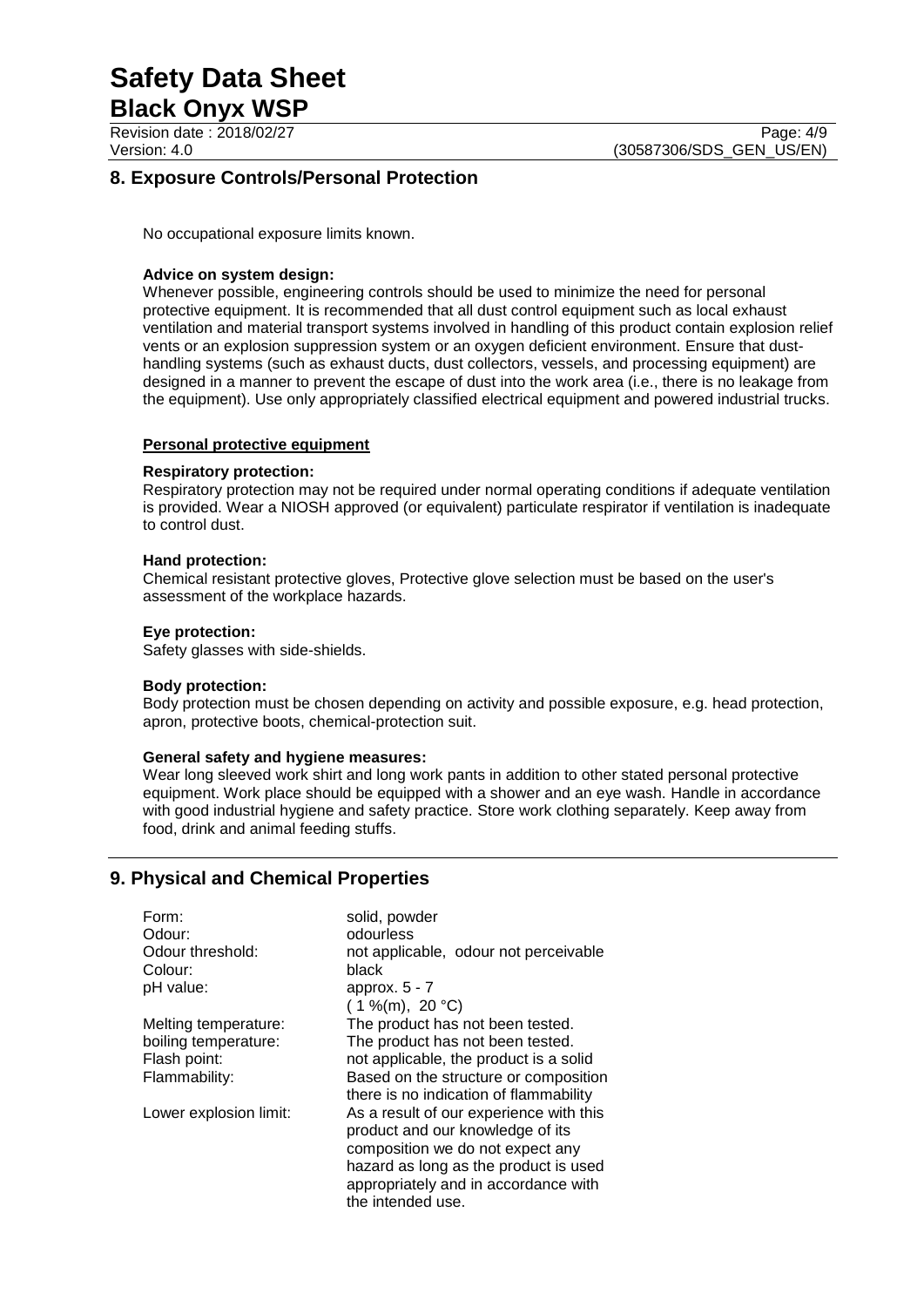# **Safety Data Sheet**

**Black Onyx WSP** Revision date : 2018/02/27

| Version: 4.0                                            |                                                                                                                                                                                                                       | $1$ ago. $0$<br>(30587306/SDS GEN US/EN) |
|---------------------------------------------------------|-----------------------------------------------------------------------------------------------------------------------------------------------------------------------------------------------------------------------|------------------------------------------|
| Upper explosion limit:                                  | As a result of our experience with this<br>product and our knowledge of its<br>composition we do not expect any<br>hazard as long as the product is used<br>appropriately and in accordance with<br>the intended use. |                                          |
| Vapour pressure:                                        | not applicable                                                                                                                                                                                                        |                                          |
| Bulk density:                                           | 200 - 1,200 kg/m3                                                                                                                                                                                                     |                                          |
| Vapour density:                                         | not applicable                                                                                                                                                                                                        |                                          |
| Partitioning coefficient n-<br>octanol/water (log Pow): | not applicable                                                                                                                                                                                                        |                                          |
| Self-ignition                                           | Based on its structural properties the                                                                                                                                                                                |                                          |
| temperature:                                            | product is not classified as self-                                                                                                                                                                                    |                                          |
|                                                         | igniting.                                                                                                                                                                                                             |                                          |
| Thermal decomposition:                                  | No decomposition if stored and handled as<br>prescribed/indicated.                                                                                                                                                    |                                          |
| Viscosity, dynamic:                                     | not applicable, the product is a solid                                                                                                                                                                                |                                          |
| Solubility in water:                                    | soluble                                                                                                                                                                                                               |                                          |
| Evaporation rate:                                       | not applicable                                                                                                                                                                                                        |                                          |

# **10. Stability and Reactivity**

# **Reactivity**

No hazardous reactions if stored and handled as prescribed/indicated.

Oxidizing properties:

Based on its structural properties the product is not classified as oxidizing.

# **Chemical stability**

The product is stable if stored and handled as prescribed/indicated.

# **Possibility of hazardous reactions**

No hazardous reactions if stored and handled as prescribed/indicated.

# **Conditions to avoid**

Avoid all sources of ignition: heat, sparks, open flame. Avoid extreme temperatures. Avoid prolonged exposure to extreme heat. Avoid contamination. Avoid electro-static discharge. Avoid prolonged storage. This product may form an explosive mixture if: 1. the dust is suspended in the atmosphere as a dust cloud AND 2. the concentration of the dust is above the lower explosion limit (LEL) AND 3. the limiting oxygen concentration (LOC) is exceeded.

# **Incompatible materials**

strong acids, strong bases, strong oxidizing agents

# **Hazardous decomposition products**

Decomposition products: Hazardous decomposition products: No hazardous decomposition products if stored and handled as prescribed/indicated.

Thermal decomposition:

No decomposition if stored and handled as prescribed/indicated.

# **11. Toxicological information**

# **Primary routes of exposure**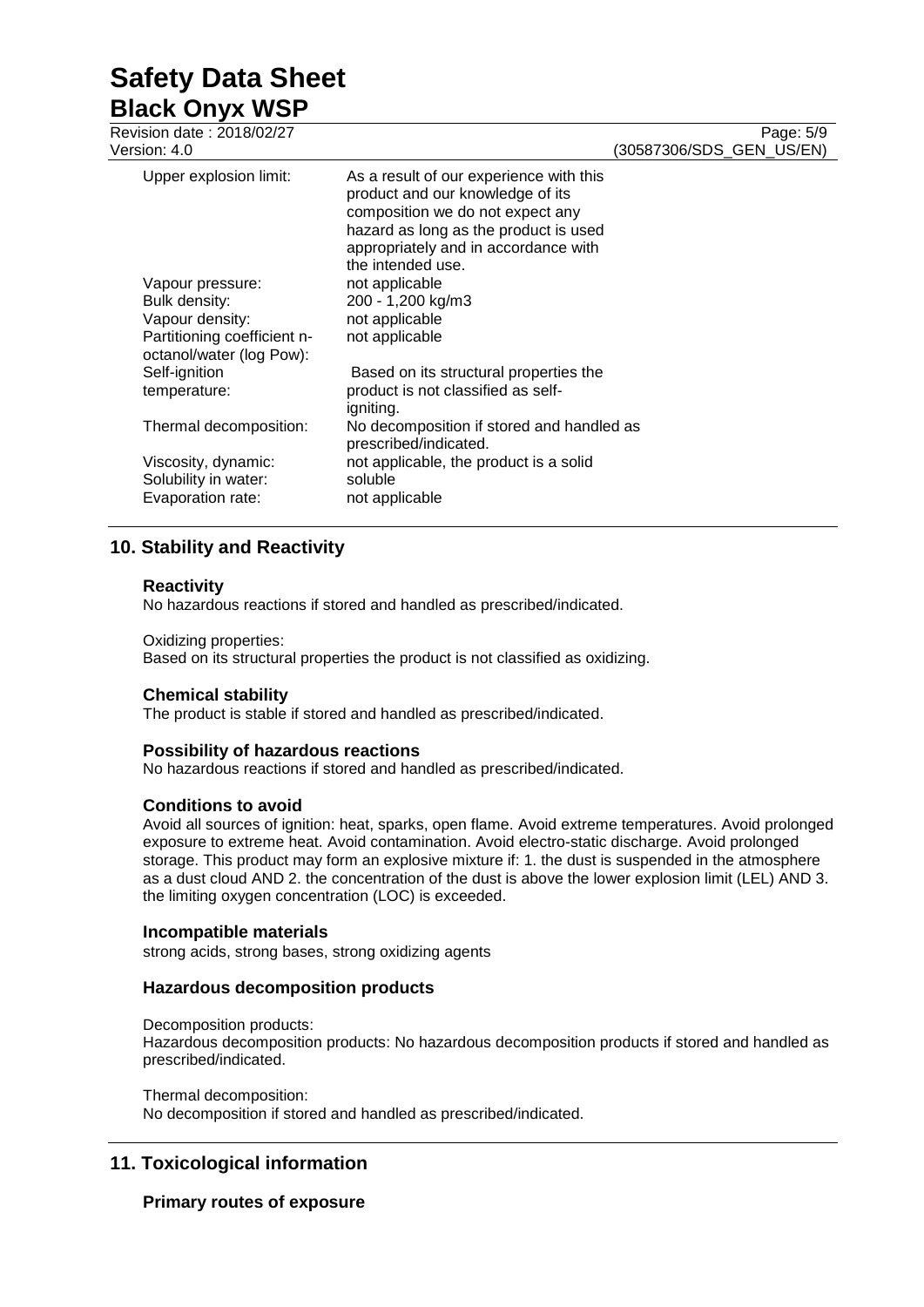Revision date : 2018/02/27 Page: 6/9

Routes of entry for solids and liquids are ingestion and inhalation, but may include eye or skin contact. Routes of entry for gases include inhalation and eye contact. Skin contact may be a route of entry for liquefied gases.

# **Acute Toxicity/Effects**

Acute toxicity

Assessment of acute toxicity: Virtually nontoxic after a single ingestion. Virtually nontoxic by inhalation. Virtually nontoxic after a single skin contact.

Oral Type of value: ATE Value: > 5,000 mg/kg

**Inhalation** Type of value: ATE Value: > 5.0000 mg/l Determined for dust

Dermal Type of value: ATE Value: > 5,000 mg/kg

# Assessment other acute effects

Assessment of STOT single: Based on the available information there is no specific target organ toxicity to be expected after a single exposure.

The product has not been tested. The statement has been derived from the properties of the individual components.

Irritation / corrosion Assessment of irritating effects: Not irritating to the skin. Not irritating to the eyes.

**Sensitization** 

Assessment of sensitization: There is no evidence of a skin-sensitizing potential.

# **Chronic Toxicity/Effects**

# Repeated dose toxicity

Assessment of repeated dose toxicity: The product has not been tested. The statement has been derived from the properties of the individual components. No signs of infectivity or pathogenicity were seen in mammals during repeated exposure and during recovery.

### Genetic toxicity

Assessment of mutagenicity: The product has not been tested. The statement has been derived from the properties of the individual components. Mutagenicity tests revealed no genotoxic potential.

### **Carcinogenicity**

Assessment of carcinogenicity: The results of various animal studies gave no indication of a carcinogenic effect. The product has not been tested. The statement has been derived from the properties of the individual components.

### Reproductive toxicity

Assessment of reproduction toxicity: The product has not been tested. The statement has been derived from the properties of the individual components. The results of animal studies gave no indication of a fertility impairing effect.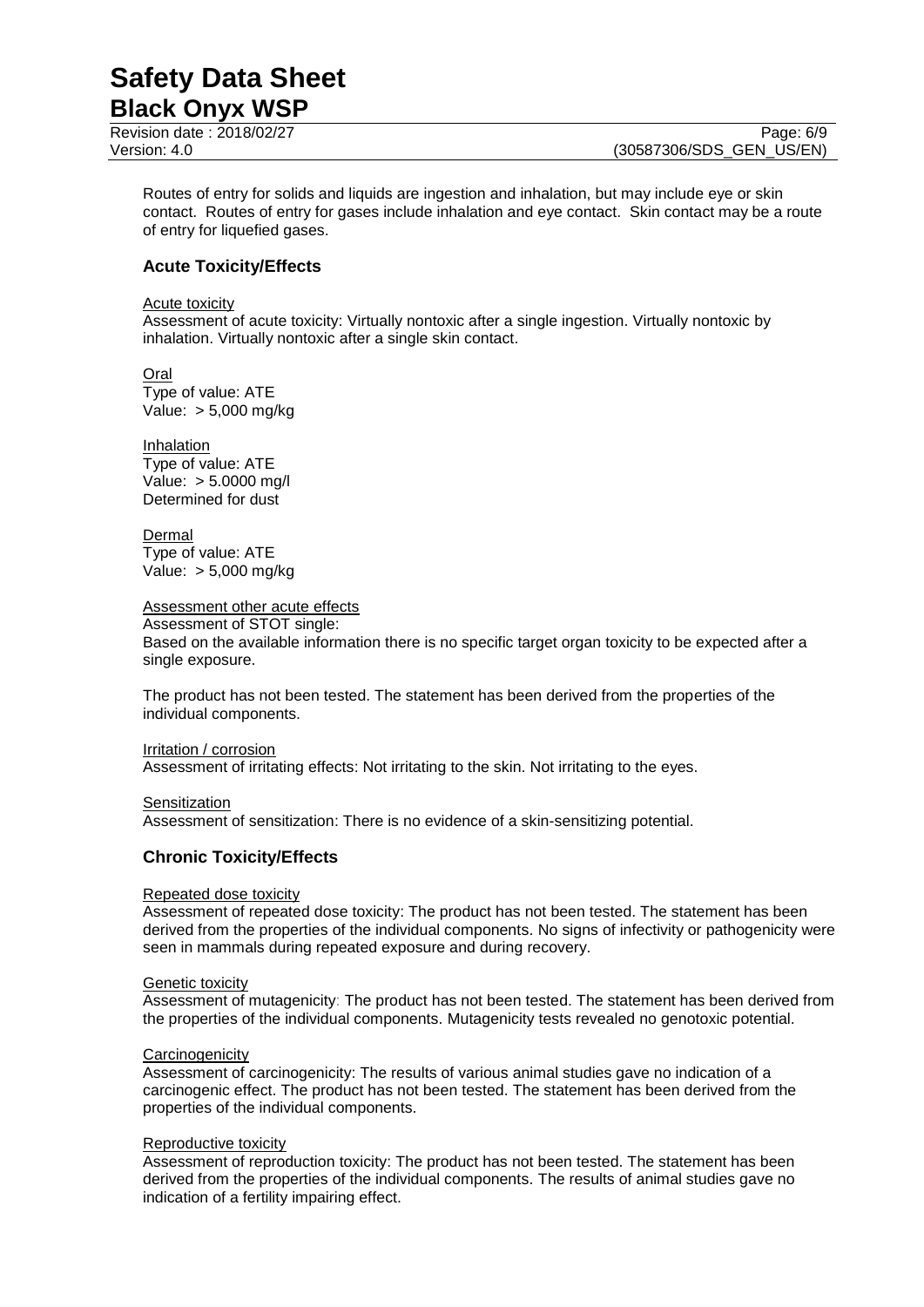Page: 7/9

### **Teratogenicity**

Assessment of teratogenicity: The product has not been tested. The statement has been derived from the properties of the individual components. Animal studies gave no indication of a developmental toxic effect at doses that were not toxic to the parental animals.

Other Information Misuse can be harmful to health.

# **Symptoms of Exposure**

No significant reaction of the human body to the product known.

# **12. Ecological Information**

# **Toxicity**

Aquatic toxicity Assessment of aquatic toxicity: There is a high probability that the product is not acutely harmful to aquatic organisms.

Toxicity to fish No data available.

Aquatic invertebrates No data available.

Aquatic plants No data available.

# **Persistence and degradability**

Assessment biodegradation and elimination (H2O) The product has not been tested. The statement has been derived from the properties of the individual components.

Biodegradable.

# **Bioaccumulative potential**

Assessment bioaccumulation potential The product has not been tested. The statement has been derived from the properties of the individual components.

Bioaccumulation potential At the present state of knowledge, no negative ecological effects are expected.

# **Mobility in soil**

Assessment transport between environmental compartments Due to the product characteristics the test is impossible.

# **Additional information**

Other ecotoxicological advice: Do not discharge product into the environment without control.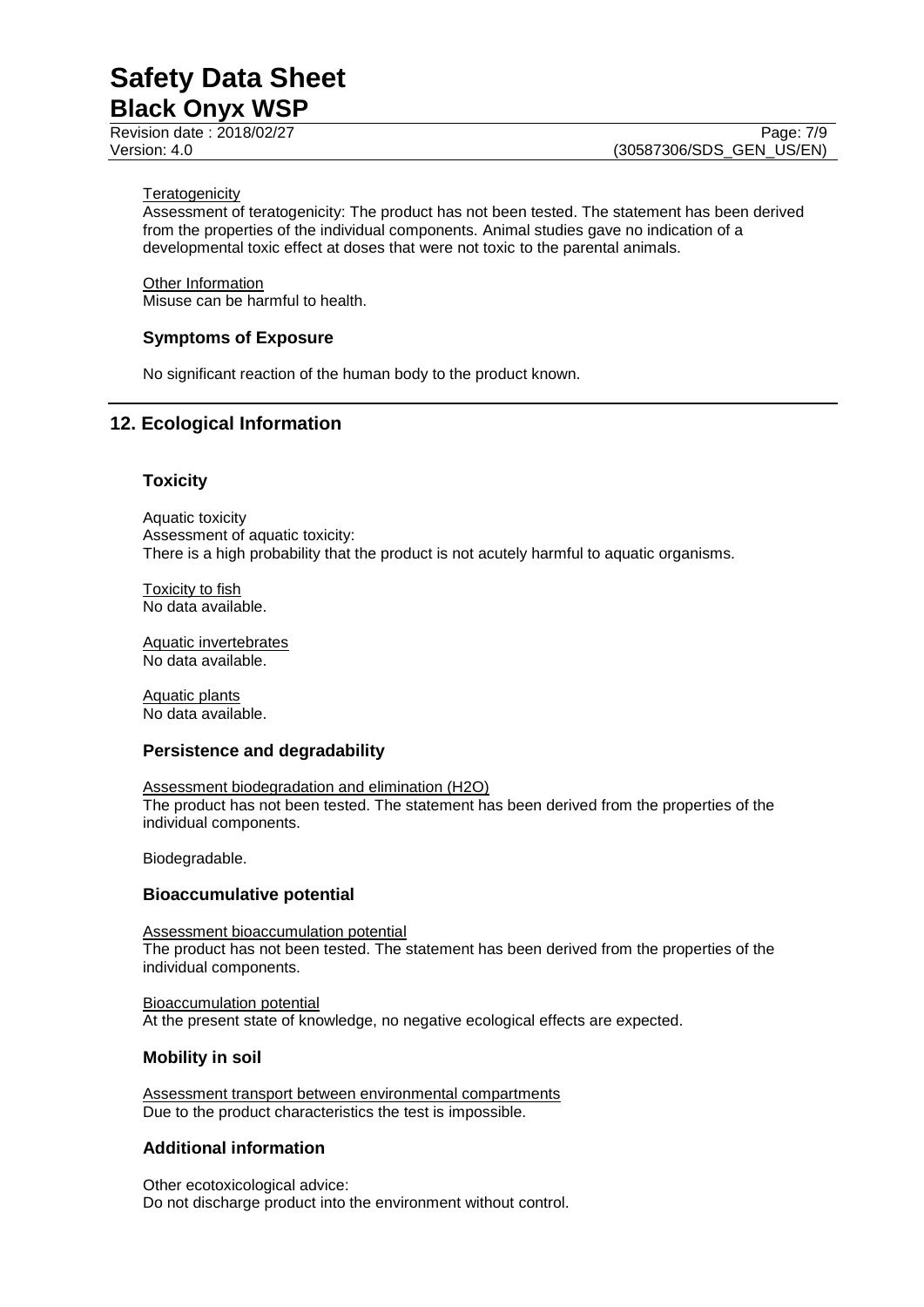Page: 8/9

# **13. Disposal considerations**

### **Waste disposal of substance:**

Must be disposed of or incinerated in accordance with local regulations.

### **Container disposal:**

Contaminated packaging should be emptied as far as possible and disposed of in the same manner as the substance/product.

# **14. Transport Information**

**Land transport** USDOT

Not classified as a dangerous good under transport regulations

**Sea transport** IMDG

Not classified as a dangerous good under transport regulations

**Air transport** IATA/ICAO

Not classified as a dangerous good under transport regulations

# **15. Regulatory Information**

### **Federal Regulations**

**Registration status:** Chemical TSCA, US released / listed

**EPCRA 311/312 (Hazard categories):** Refer to SDS section 2 for GHS hazard classes applicable for this product.

| <b>State regulations</b> |                   |                                                                                                                                             |
|--------------------------|-------------------|---------------------------------------------------------------------------------------------------------------------------------------------|
| <b>State RTK</b>         | <b>CAS Number</b> | <b>Chemical name</b>                                                                                                                        |
| MA                       | 3844-45-9         | Benzenemethanaminium, N-ethyl-N-[4-[[4-[ethyl](3-<br>sulfophenyl)methyl]amino]phenyl](2-<br>sulfophenyl)methylene]-2,5- cyclohexadien-1-yli |
| <b>NJ</b>                | 3844-45-9         | dene]-3-sulfo-, inner salt, disodium salt<br>Benzenemethanaminium, N-ethyl-N-[4-[[4-[ethyl](3-                                              |
|                          |                   | sulfophenyl)methyl]amino]phenyl](2-<br>sulfophenyl)methylene]-2,5- cyclohexadien-1-yli<br>dene]-3-sulfo-, inner salt, disodium salt         |

### **Safe Drinking Water & Toxic Enforcement Act, CA Prop. 65:**

**WARNING:** This product can expose you to chemicals including ETHYLENE OXIDE, which is known to the State of California to cause cancer and birth defects or other reproductive harm. For more information, go to www.P65Warnings.ca.gov.